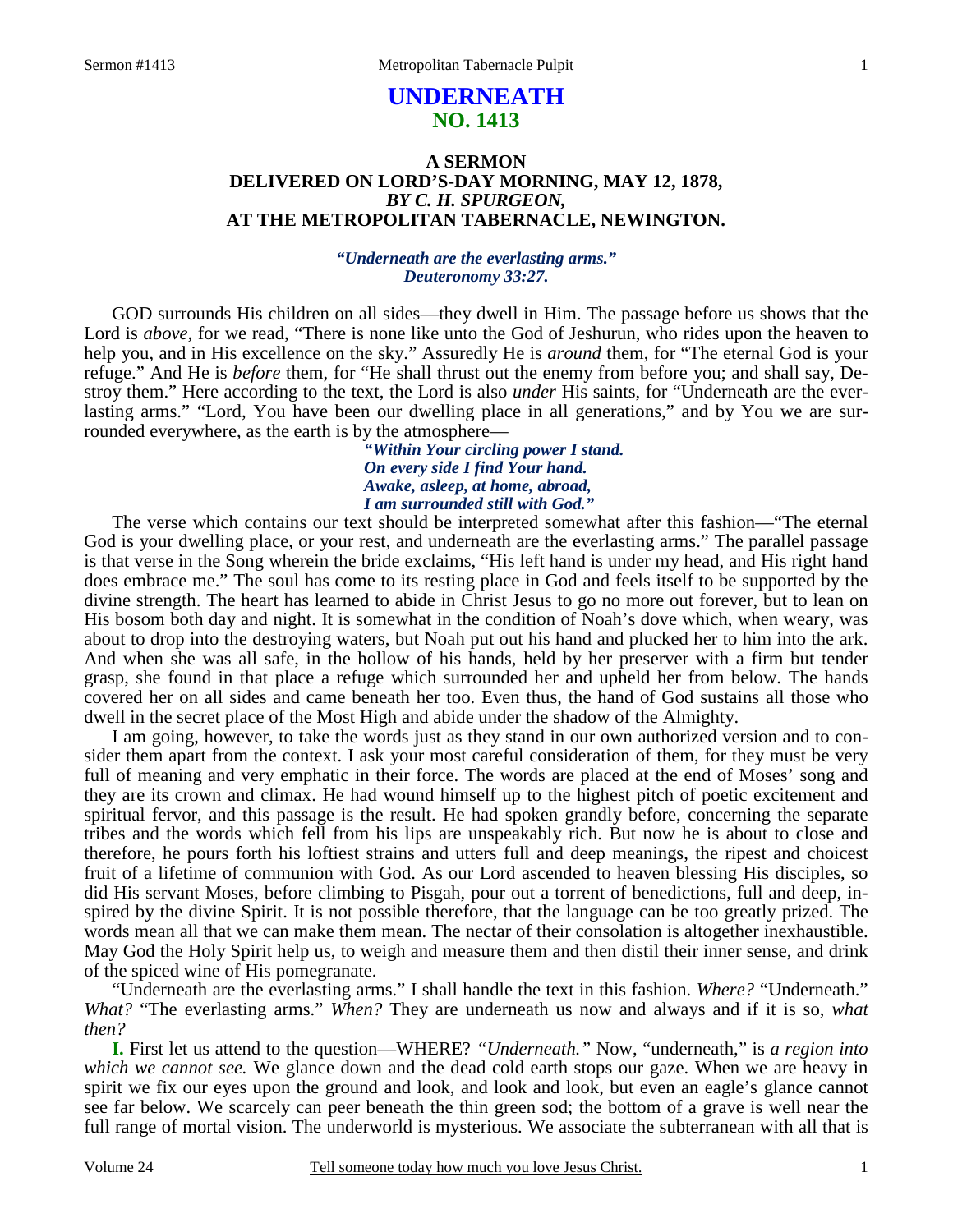dark and hidden, and because of this, *it is often regarded as terrible.* A man scarcely ever fears that which he can see in proportion to his dread of what he cannot see, therefore our alarm at the "underneath." What may be underneath us when we leave this sunlit region for the grave's overshadowing vault? What will happen to us in eternity? Life will soon end; what is death? What is the immediate result of death? What shall we feel when we are traversing those unknown tracks, and finding our way to the judgment seat of God? Not knowing except that little which has been revealed to us, we are all too apt to conjecture terrors and invent horrors, and so to begin trembling concerning that which we do not understand. What a comfort it is to be told by the voice of inspiration that, "Underneath are the everlasting arms!" Poets have usually been in a gloomy humor when picturing the underworld. Imagination is very apt to spin a black and tangled thread. You have read of dark caverns where the bodies of men are fast detained, of which caverns death has the key. Of this the grim Anglo-Saxon poet wailed the warning note*—*

> *"Loathsome is that earth-house, And grim within to dwell! There you shall dwell, And worms shall divide you!"*

You have heard of gloomy ruins where the night raven forever sits and croaks. You have heard of corridors where prisoners incessantly rattle their chains to the sorrowful music of sullen groans and hollow moans. We have been afraid of death because of the horrors with which our ignorance has surrounded it, and dismayed at the future because of the mysteries which darken it. Be comforted. Our text, like a lamp, reveals the abyss of death and lifts up the veil of the future. Follow its gleam and you will see how it dispels the darkness. If you are a child of God, you may descend without fear into the lowest depths, even if like Jonah, you had to cry, "I went down to the bottoms of the mountains; the earth with her bars was about me forever," yet you need not be dismayed, for "Underneath are the everlasting arms." If you were called to take some such awful journey as Virgil and Dante have fabled in their poems, when their heroes descended into the dread Avernus, you need not tremble, though it were said of you as of them—

# *"Along the illuminated shade Darkening and lone their way they made."*

If, I say, you were bound to traverse the sepulchral vaults and all the gloomy dungeons of Hades, yet you need not fear, for "Underneath are the everlasting arms." Mystery of mysteries! You are no longer terrible to us because the light of lights is shining upon you. Depths unfathomable, we no longer fear to pass through you, for there is One whose love is deeper than the depths beneath as it is higher than the heights above. And He has said, "I will bring again from Bashan, I will bring them up from the depths of the sea." We gladly take our journey downward at the call of God. And without fear we pass through the gates of the tomb and enter the doors of the shadow of death, for "Underneath are the everlasting arms."

"Underneath"—the word *awakens thought and inquiry.* Everything ought to be sound, solid and substantial there. "Underneath" must be firm, for if that fails we fail, indeed. We have been building and our eyes have been gladdened with the rising walls and with the towering pinnacles, but what if something should be rotten "underneath?" Great will be the fall then, if we have built as high as heaven, if sand lies underneath, yielding and shifting in the day of flood.

"Underneath" is the great matter to which the architect, if he is wise, will give his best attention. And truly brethren, when you and I begin to examine our graces and our professions, that word "underneath suggests many a testing question. Is it all right with us, as to the root of the matter—"underneath"? If not, the fair flower above ground will wither very speedily. The seed has sprung up hastily, but how is the soil underneath? For if there is no depth of earth, the scorching sun will soon dry up the superficial harvest. "Underneath," though it is mysterious, is also intensely important and therefore, the great joy of being able to say by faith, "Yes, 'underneath' is well secured, we have trusted in God and we shall not be confused. We have relied upon the eternal promises and they cannot fail. We have rested on the infinite merits of the atoning sacrifice of God's dear Son and we shall never be ashamed of our hope." Happy is he who rests upon the everlasting covenant ordered in all things and sure, for with him all is safe underneath. And though the earth is removed and the mountains are carried into the midst of the sea, he need not fear, but may patiently hope and quietly wait for the salvation of God.

For a period we may be content with superficial pleasures, but there are times of trial when we have to fall back upon something deeper and more reliable. Earthly props give way in their season, and we need superior sustaining power. The carnal mind meets with an hour when "the proud helpers do stoop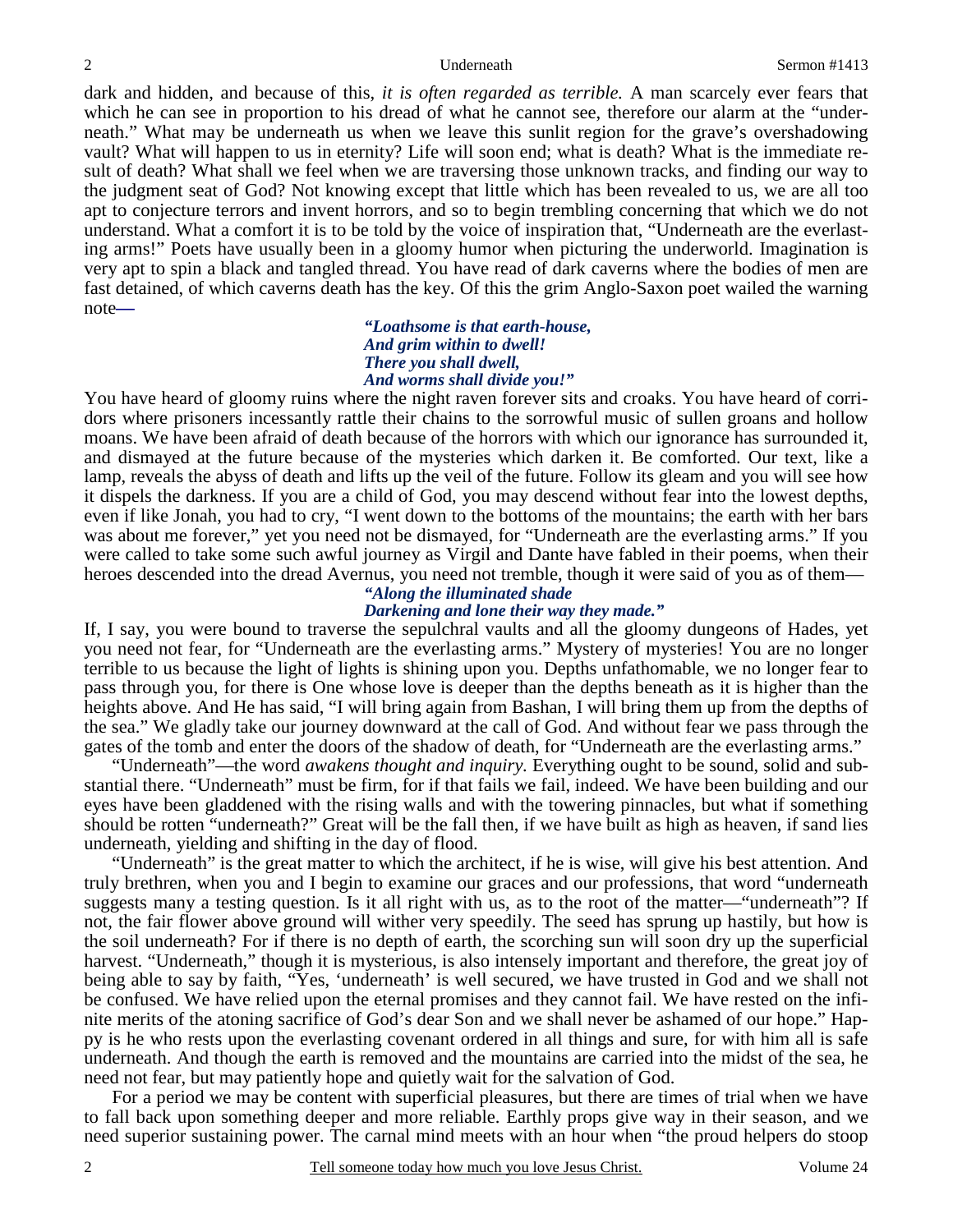under him" and believers too, in proportion as they foolishly lean upon an arm of flesh, find their confidences departing. Then it is that we feel the value of divine upholding and rejoice that "Underneath are the everlasting arms." Let us look more closely into this most important matter.

"Underneath are the everlasting arms." That is, first, as *the foundation of everything*. If you go down, down, to discover the basement upon which all things rest, you come before long to "the everlasting arms." The things which are seen are held up by the invisible God. This outward visible universe has no power to stand for a single instant if He does not keep it in being. By Him all things consist. There are no forces apart from God's power. No existences apart from His will. He bears up the pillars of the universe. He alone spreads out the heavens and treads upon the waves of the sea. He makes Arcturus, Orion, the Pleiades and the chambers of the south. Foolish are those philosophers who think that they can reach the essence and soul from which visible things were evolved, unless they bow before the invisible God. He is the foundation of creation, the fountain and source of being, the root and basement of existence. "Underneath" everything "are the everlasting arms."

Most true is this with regard to His church. He chose her and redeemed her to Himself. The very idea of a church is from the Lord alone. As a temple He devised her architecture, saying, "I will lay your foundations with sapphires." And He has built up her every stone by His own power. He sustains her walls against her enemies so that the gates of hell cannot prevail against her, for the foundation of God stands sure. The foundation of every true church is the Lord Himself, the Highest, Himself, establishes her. God is in the midst of her, she shall not be moved. "Underneath are the everlasting arms."

Blessed be God, what is true of the church as a corporate body is true of every member of the church. There abides no spiritual life in the world which is not founded upon the everlasting arms. Beloved, if the life of God is in you, if you search deep and go to the basis of it, you will find that your life is staying itself and drawing its constant nurture, yes, deriving its very existence from the life of the eternal God. Jesus says, "Because I live, you shall live also." Your life is the life of God in you, for the divine seed is the foundation of all spiritual life. Beware then, of harboring in your heart anything which has not underneath it the everlasting arms. If there is any hope, let it be founded on the everlasting covenant of God, if there is any joy, let it well up from the everlasting love of God, if there is any confidence, let it be stayed upon the everlasting strength of Jehovah. If there is any service rendered, let it be according to the everlasting commandment. If in your soul there is any grace, if there is any virtue, if there is any praise, suffer none of these matters to be superficial or pretentious, the creation of your own native strength, but let them all be founded upon the work of the Holy Spirit in your soul. In fact, let it be said of each of them, "Underneath are the everlasting arms." Nothing will serve our turn in the trials of life, the terrors of death, or the solemnities of the last great day, except that which has underneath it the everlasting arms. See how the nations reel when God no longer sustains them—"He removes the mountains and they know not, He overturns them in His anger." See how those churches fly into apostasy which have not underneath them the everlasting arms, they are quenched as the fire of thorns and only a smoke remains. Did not Jesus say, "Every plant that my Father has not planted shall be rooted up"? See how hypocritical professors disappear like the morning mist when the sun rises. Nothing will abide the day of the Lord's coming unless its foundation is laid in the eternal God. The Lord help us to know what this means, so that we may be like the wise man who dug deep and built his house upon a rock.

Again, we may read the words, "Underneath are the everlasting arms," in the sense of being *the bottom and end and object of everything.* If in faith you search into divine providence, however dark and trying it may appear, you will soon find that underneath it are the everlasting arms. Satan may be mining, but God is undermining. Even under the deep devices of hell the everlasting arms are to be found. Satan's craft is deep to us, but it is very shallow to the Lord, whose wisdom goes far deeper than all the cunning of the prince of darkness. The evils and errors which are in the world should not cause us to despair of the ultimate victory of the truth, for beneath them there is still the immutable decree of the Ever-living and the Ever-blessed. And that decree shall be accomplished, whoever may oppose it. Has He not said, "I have sworn by Myself, the word is gone out of My mouth in righteousness, and shall not return. That unto Me every knee shall bow, every tongue shall swear"? His purpose shall stand. He will do all His pleasure. He works all things according to the counsel of His own will. Trace your present trials below their surface, trace them to the deeps, instead of groaning over their outward appearance, and you will find that underneath each trouble there is a faithful purpose and a kind intent. Yes, beneath the utmost depths of distress and grief, God is still at work in love to your soul, "From seeming evil still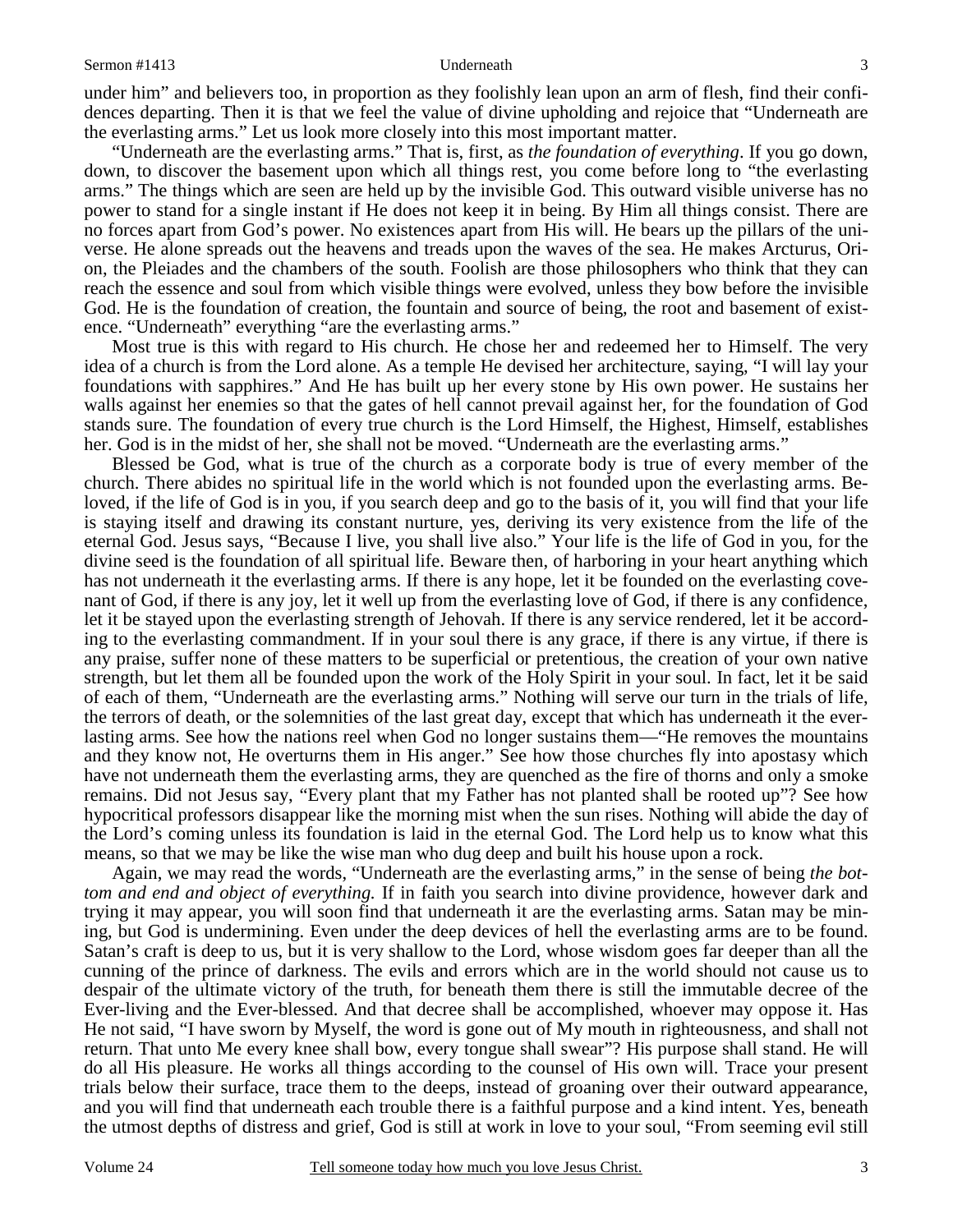educing good and better still, and better still, in infinite progression." Underneath the best events are the arms of love to make them good and underneath the worst that can happen are the same everlasting arms to moderate and overrule them. As the design and object of all, "underneath are the everlasting arms."

I take the text, "Underneath are the everlasting arms," to mean next, that the arms of God are there as *the preservation of His people.* His people sometimes appear to themselves to be in very great danger, but it is written, "He shall give His angels charge over you, to keep you in all your ways. They shall bear you up in their hands, lest you dash your foot against a stone." Certain of the saints are set in very high places and their brain might well be turned so that they would fall. But they shall not slip with their feet, for God upholds the righteous. If under deep depression of spirit and sore travail of heart their feet should be almost gone, what a blessing it is to think that "underneath are the everlasting arms."Sometimes faith walks upon a very slender thread high up above the ways of common men. Poising her balancing pole of experience, she tries to keep her feet. But her satisfaction is that even if she should slip for a while and her joy should fail, yet there is a net beneath her which will receive her in her fall so that she shall not be utterly dashed in pieces. "I have prayed for you that your faith fail not" is the gracious safeguard of those who fall, as Peter did, when Satan has them in his sieve. The people of God must and shall be safe. Satan may cast them down, but God shall save them before they fall into hell. Let us walk carefully none the less, because of this. Let us watch well our footsteps as much as if our preservation entirely depended upon ourselves. But let us always look only to our Lord, knowing that He alone keeps the feet of His saints. Holiness, strength of faith and ultimate perfection are the things which we must daily aim at, but it is a blessed consolation that when, through infirmity or carelessness, we do not fully maintain our consecrated walk, we are not therefore, cast away forever, for it is written, "Though he fall, he shall not be utterly cast down: for the Lord upholds him with His hand." "Underneath are the everlasting arms."

That leads me to read my text in the fourth sense as teaching us that the everlasting arms are *the rest of His people.* If these everlasting arms are always outstretched to preserve me lest I totter in weakness and fall into destruction, then on those arms let me lean my whole weight for time and for eternity. That is the practical lesson of this choice word. Rest yourselves, beloved, in those arms which even now are embracing you. Why vex your heart when you may be free from care? Underneath everything, your Father's arms are placed—what, then, can fret you? Why are you disquieted when you might dwell at ease and inherit the earth? Are you afraid to rest where the universe rests? Are not your Father's arms a sufficient pillow for you? Do you think that it is not safe to be at peace when the love and might of God, like two strong arms, are stretched out to hold you up and the divine voice whispers to you "Rest in the Lord, and wait patiently for Him"? His own word to His prophets is, "Comfort you, comfort you My people, says your God. Speak you comfortably to Jerusalem." Will you not accept the comfort which He sends by His Spirit and bids His servants impart to you? When God Himself does rest in His love will you not rest in it and shall it not again be proven that, "we that have believed do enter into rest"? Is not the Lord Jesus our peace? Why, then, are we troubled? Well may you, lie down to sleep in peace when underneath you are the everlasting arms. Well may your spirit be filled with composure and become indifferent to outward trials when you are thus held up. Blow you winds and toss you waves, the boat cannot sink, or if it did sink it could not sink to our destruction, we should only drop into the great Father's hands, for underneath even the sinking vessel are the everlasting arms. Now, let the earth reel with earthquakes or open wide her mouth to swallow us up quickly, we need not fear to descend into her dreariest gulf, since underneath us would still be the everlasting arms. What a fullness of rest this secures to the believing people of God!

I will fetch from the text one more meaning while I am speaking upon the position of these arms. The text seems to give us a promise of exaltation and uplifting. We may be very low and greatly cast down, but "underneath are the everlasting arms." The merciful God is great at a dead lift. "He raises up the poor out of the dust, and lifts the needy out of the dunghill that He may set him with princes, even with the princes of His people." Who can tell how high a man may be lifted up—to what sublime elevations he may safely ascend when the Lord makes his feet like hind's feet that he may stand upon His high places? If still underneath him are the everlasting arms he may safely obey the word, "Get up into the high mountains." He may outsoar the eagle, mounting higher and higher till he has left the sun like a speck beneath his feet and still underneath him shall be the everlasting arms. Therefore higher and yet higher may we hourly ascend in thought, in joy, in holiness, in likeness to our God. This is meant to en-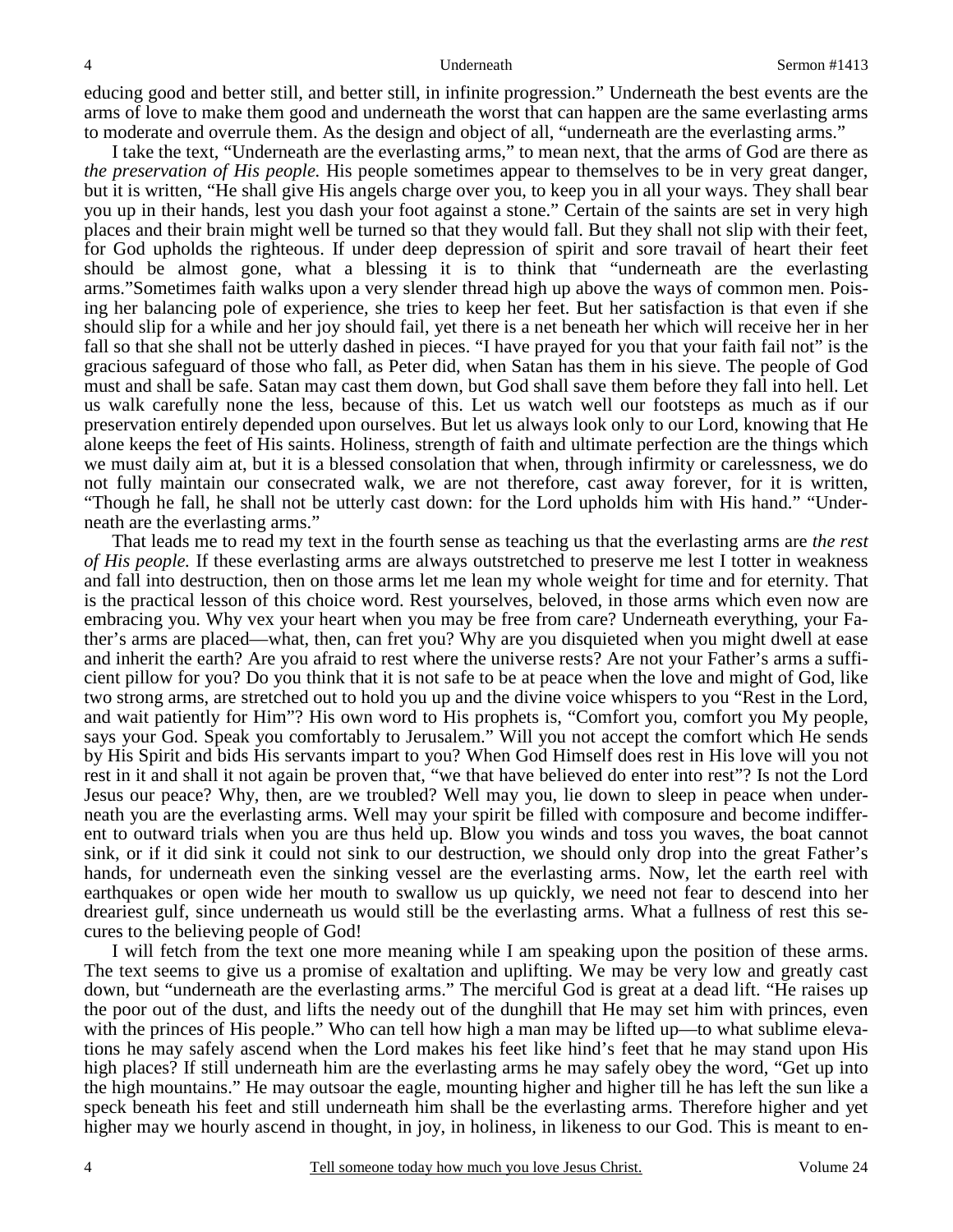courage us to rise, since there can be no danger while the arms of God are underneath. This then, my brethren, is where we may expect to find the strength and power of God. It is underneath us, bearing us up. We may not always see it, for the underneath is hidden from our sight, but surely as in secret the Lord upholds the huge columns of the universe so He bears up all His own servants and their concerns. "Underneath are the everlasting arms."

**II.** Secondly let us meditate upon WHAT it is which is beneath us. *The everlasting arms.* What is meant by this? I hope the gentlemen who are so ingenious in toning down the word "everlasting" will not meddle with my text. A new way of reading the Bible has been invented in these highly enlightened days. I used to get on exceedingly well with the book years ago, for it seemed clear and plain enough, but modern interpreters would puzzle us out of our wits and out of our souls if they could, by their vile habit of giving new meanings to plain words. Thank God I keep to the old simple way. But I am informed that the inventors of the new minimizing glasses manage to read the big words small, and they have even read down the word, "everlasting," into a little space of time. Everlasting may be six weeks or six months according to them. I use no such glasses. My eyes remain the same and "everlasting" is "everlasting" to me whether I read of everlasting life or everlasting punishment. If I clip the word in one place, I must do so in another. And it will never do to have a terminable heaven. I cannot afford to give it up *here* when its meaning is joyous to the saint, and therefore not *there* when its sound is terrible to the sinner. What, then, are "the everlasting arms?" They are arms which always were and always will be, arms which always were strong and will never grow faint or weary, arms which once outstretched will never be drawn back again, arms which once engaged for the defense of the chosen people shall never cease to work for their good, world without end. Not failing arms, nor dying arms, but everlasting arms, are underneath the saints of God.

I understand the words to mean, first, the arms of *everlasting purpose,* "according to the eternal purpose which He purposed in Christ Jesus our Lord." His purpose may be called His arms, by which He stretches out His hands to do His work and these can never fail, for "The Lord of hosts has purposed and who shall disannul it? And His hand is stretched out and who shall turn it back?" "The counsel of the Lord stands forever, the thoughts of His heart to all generations." "He is in one mind, and who can turn Him? And what His soul desires, even that He does." We have to deal with One whose gifts and calling are without repentance. In the book of His purpose it is written and His providence and grace shall tally with the secret decree, "He will have mercy on whom He will have mercy, and He will have compassion on whom He will have compassion," and the everlasting purpose of sovereign grace shall be carried out to the end. O my soul, when your poor purposes shift and vanish and you have to change them 20 times a day, what a blessing it is to think that the purpose of your God stands fast, and He Himself, is without the shadow of a turning. He has declared that he that believes in Christ shall be saved and so you shall be, though all hell assails you. Come what may, the eternal purpose lies at the bottom of all, and will be the end and result of all, and so all Israel shall be saved, for "underneath are the everlasting arms" of unchanging purpose.

But next we see here the everlasting arms of *love.* I do no violence to Scripture when I compare love to arms, for is it not written, "I have loved you with an everlasting love, therefore with loving kindness have I drawn you"? Love has hands and arms with which it draws us and these are at this moment underlying all the dealings of God with us. This love is everlasting love, without beginning, without variation, without end. Underneath you child of God, is the infinite affection of the omnipotent God. What, then, can harm you? Your love! Ah, how it flames forth at times and then how dull it becomes. But your safety comes from a love which never varies, which many waters cannot quench and which the floods cannot drown. Look beneath you and you may see a depth of love, fathomless and eternal, which may well remind you of what Moses said, when he spoke of "the deep which lies under." The strength of love which abides in God, who is love itself, no mind can conceive, but all this is placed under you, O believer, for your succor, support and security. Immovable arches of immortal love sustain your soul from fear of ruin. Rest there and sing unto the Lord your song upon your stringed instrument as long as you have any being.

But next, these arms may be described as the arms of *power.* And what says Isaiah the prophet? "Trust you in the Lord forever, for in the Lord Jehovah there is everlasting strength." What said Jeremiah? "Ah Lord God! Behold, You have made the heaven and the earth by Your great power and stretched out arm and there is nothing too hard for You." Strength is needed to uphold the people of God lest they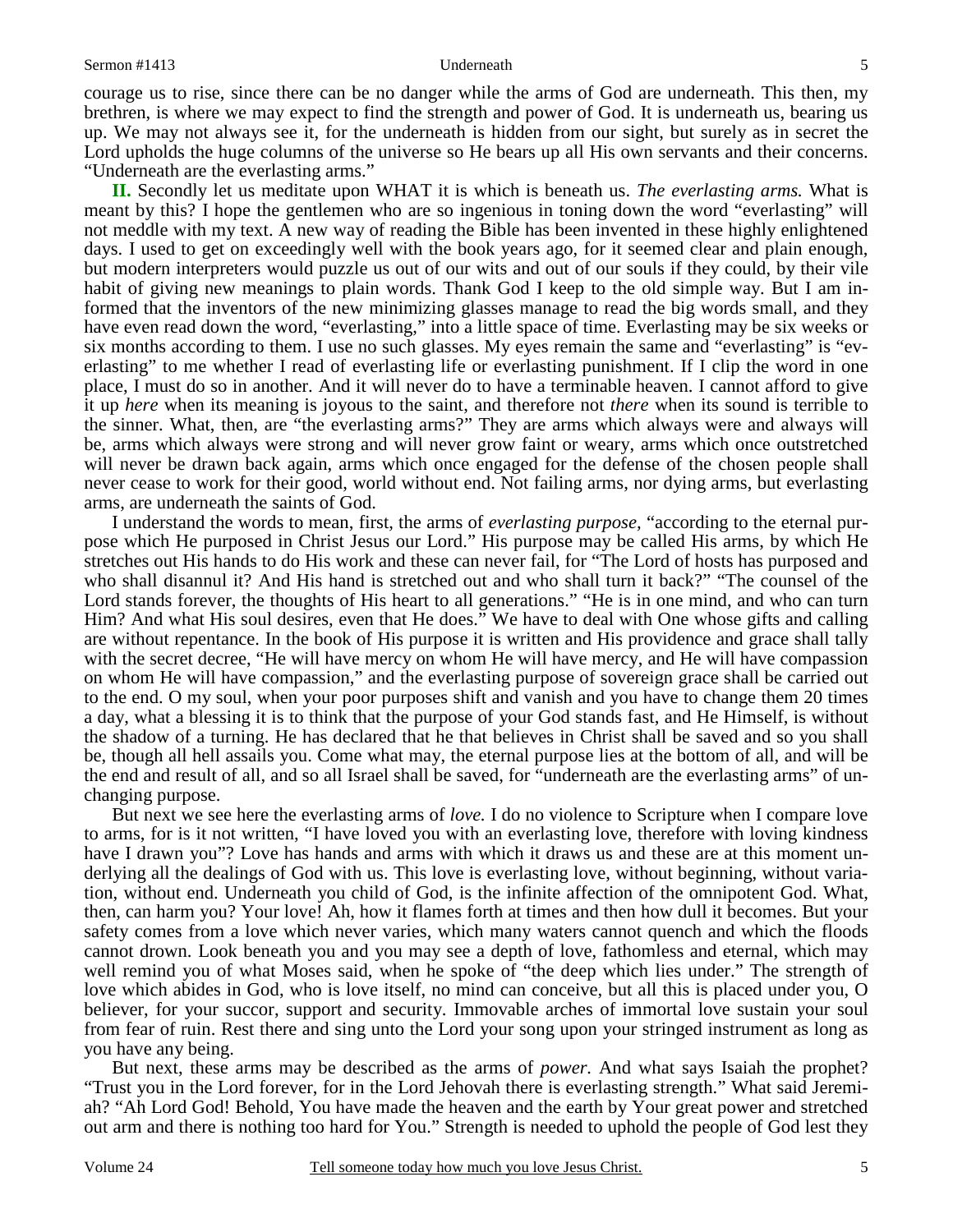fall to their confusion, and that strength is always ready, no, it is always in exercise. Believer, you have been able to stand because the arm of divine strength has never been withdrawn. He is able to keep you from falling and to present you faultless and He will do it. "O bless our God, you people, and make the voice of His praise to be heard: which holds our soul in life, and suffers not our feet to be moved."

These are the arms of *immutability,* for God abides forever the same. "I am God; I change not: therefore you sons of Jacob are not consumed." He saved His people "with a strong hand and an outstretched arm, for His mercy endures forever." They are the arms of everlasting *blessing,* for God has determined to make His people happy, and happy they shall be. "Surely," He says, "in blessing I will bless you." "Your blessing is upon Your people." He gives liberally unto them, and that liberality is never diminished, nor can it be stopped. Underneath you, believer, are the everlasting arms, forever carrying you as a nurse carries her child, forever gathering up for you innumerable blessings and carrying them for your provision. He shall gather the lambs with His arm and with that same arm will He show strength unto His people. How blest are they who have such arms beneath them. I heard of a man who was spending a great deal of money, living in grand style and launching out in business. Certain of his fellow tradesmen told me that they could not see a reason for his cutting such a figure. But said one, "There is somebody at his back, we are quite sure of that." And so it is with us. We may well be strong, we may well be happy, for there is an unseen power which is at our back. The everlasting arms are underneath us and we cannot fail. Let us be joyous, confident and praise the right hand of the Lord. Yes, though our conflicts should multiply let us not fear, but let us sing unto the Lord, "Your right hand, O Lord, is become glorious in power. The right hand of the Lord is exalted. The right hand of the Lord does valiantly." For this right hand upholds the cause of His servants.

**III.** Now, in the third place, let us consider WHEN are the everlasting arms are underneath us. The only answer is *now and for evermore*.

Now, at this moment, beloved, the everlasting arms are underneath us. The life of a Christian is described as walking by faith and to my mind walking by faith is the most extraordinary miracle ever beheld beneath the sun. Walking on the waves, as Peter did, is a type of the life of every Christian. I have sometimes likened it to ascending an invisible staircase far up into the clouds. You cannot see a step before you, but you wind up towards the light. When you look down all is dark, and before you lies nothing visible but cloud, while beneath you yawns a fathomless abyss. Yet, we have climbed, some of us, for years up this perpetually ascending stair, never seeing an inch before us. We have often paused almost in horror and asked in wonder, "What next? What next?" Yet what we thought was cloud has proved to be solid rock. Darkness has been light before us and slippery places have been safe. Every now and then, when the darkness has been denser than usual, a darkness which might be felt, when all the past behind us has vanished, and nothing has been seen but the one step we stood on, we have said, "How did I get here? What a strange, mysterious life mine has been!" We have almost wished ourselves down on the level among the worldlings, who can always see their way and know what is underneath them. But faith has come to our help again, we have believed, and believing we have seen the invisible and grasped the eternal. And then we have gone on, have put our foot down again and soon have run up, with joy, the shining way. What an ascent we have sometimes made upon that ladder of light, so that we have companied with angels and left the world far down beneath our feet! Now and then we have enjoyed a glimpse through the thick darkness of the jeweled walls of the eternal city, which needs no candle, neither light of the sun. We have seen, I say, its brightness and determined still to climb the mysterious way. Well, believer, at this moment, though you cannot see your way, yet since you are walking by faith, "underneath are the everlasting arms."

It is so, though at this moment you fear that you are going down into a gloomy glen. You have lost a great deal of money lately, and the friend who so kindly helped you is taken away, so that you are going down in the world—yes, but underneath are the everlasting arms. You are getting nearer to those arms now. Friends and wealth came between you and the almighty arms. But now you must lean on them alone. The creature fails and you must rest on the Creator. You will have sweeter fellowship now than you ever had, since there is nothing to come between you and your Lord. "Ah," says one, "but I am sinking in spirit. I am greatly depressed." Still underneath are the everlasting arms. Your soul is sinking, like Peter in the waves, but a hand is outstretched to save you. You cannot sink while your heavenly Father's hand is near. Go on sinking, if the Lord so wills it. Sometimes the greatest sweetness in life is found amid intense bitterness. I never have in my soul a more solid and real joy than when I have been cast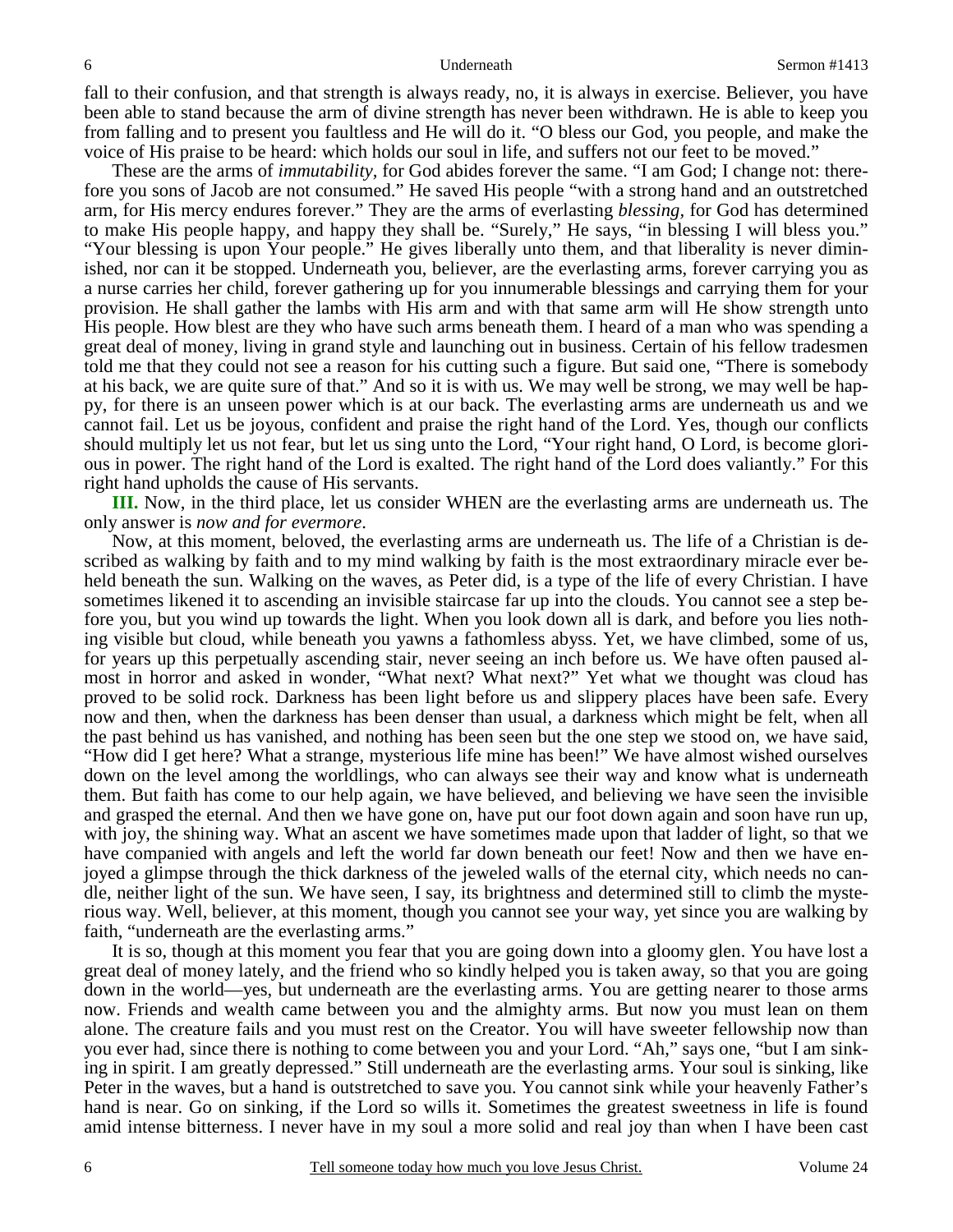into the dust with fearful depression of spirit. I stay myself upon my God and Him only, and then I touch the confines of bliss, though trembling all the while. I hardly know how to express the unrivalled sweetness of resting upon the Lord alone. When you are flung altogether upon God, then your soul enters into the most divine peace. The natural spirits have gone. Everything that sprang from the vigor of youth and the natural elasticity of the mind has departed. Now you come right upon God and lie naked in His hands. And then there is cast into your cup a foretaste of heaven which the soul sits down and humbly sips to herself, for the secret she can never tell. No ear would understand her if she did. "Underneath are the everlasting arms." And so, dear friends, if you should sink both in circumstances and in spirits and your experience should happen to be a very downcast one, it will still be well. If now you have to discover the corruption of your nature, which you knew little of before, if now your experience, instead of being that of the brethren of the higher life, should be one of humiliation, of prostration of spirit, of deep self-loathing, still underneath you are the everlasting arms. If you are not to climb to Pisgah with Moses, but must dive to the bottom of the mountains like Jonah, still underneath are the everlasting arms, even at the lowest point of your going down.

So it shall be forever and forever, for the arms are everlasting in their position as well as their power. Now you have come to die. You have gathered up your feet in the bed. The death sweat stands upon your brow. You are sinking so far as this life is concerned among the sons of men, but underneath you shall then be the everlasting arms. Beautifully Bunyan has described confidence in death, when he pictures the pilgrims passing the river. Christian cried out to young Hopeful, "I sink in deep waters, the billows go over my head, and all His waves go over me." Then, said Hopeful, "Be of good cheer my brother, I feel the bottom and it is good." Thus, beloved, shall it be with you. You shall feel the bottom of death's chill river, but you shall say, "It is good," for underneath are the everlasting arms. Then comes the last plunge and we shall be as when a man stands on the edge of a precipice and leaps over into the clouds below him. You need not fear to take your last farewell and drop into your Father's arms, for underneath you shall be the everlasting arms. And oh, how sweetly shall you be caught up together with the Lord in the air, pressed to the bosom of the great Father and borne upward into the heaven of heavens where you shall behold the face of the Well-Beloved and find yourselves entranced in His company forever and forever. O heir of glory, underneath you there is no hell. Underneath you there is no annihilation. Underneath you are the everlasting arms. Therefore commit your spirit unto your faithful Creator and then welcome life or death, for all is well with you.

**IV.** Lastly, let us reply to the query, WHAT THEN? If underneath us are the everlasting arms, what then?

First, *let us look underneath*. My brothers and sisters, you have been going on with great discomfort, sighing and crying because your way is rough, and because sometimes you think it dangerous and fear that you will slip into a chasm and perish. Now, instead of complaining after this fashion, and fearing the road, stop a little and begin to examine—"What is underneath me? What is the bottom of my hope?" You hypocrites dare not examine. You formalists dare not search. You are afraid to ask questions and to open your eyes lest you should see too much. But those who are honest and sincere in the way of our Lord are not afraid to be tested. You who are under any anxiety will do well to pull right up and say, "I have been troubled with doubts and fears, and I will no longer endure it. I will know the end of this. I will search myself and know my ways and pray the Lord to let me see the worst of my case. For I long to know what there is underneath." If you are, believing in Jesus Christ with a sincere heart, and resting in the atoning sacrifice and the covenant of which His blood is the seal, you can afford to search underneath. For you will find all things solid and eternal. It is well to look underneath an outward providence when it frowns darkly upon you, for it conceals the eternal purpose of love. The sorrows which you see are but, as it were, a napkin hiding the precious treasure of eternal grace and therefore, you can say to yourself in all ill weathers, "All is well, for all is well underneath. The eternal purpose is working out my lasting good." Do not be afraid to search underneath, my trembling brothers and sisters. But when you do so and find the everlasting arms to be there, then, sing unto the Lord with all your might.

The next inference is, if underneath us are the everlasting arms, *let us lean heavily.* We are afraid to lean too hard on God. To be careful not to encroach on a friend is a very proper disposition. Do not spoil a generous friend by drawing upon him so heavily that he will dread to see you again. I wish some people had a little more of that disposition, as far as I am concerned, but this is not a right feeling when you have to deal with the Lord. Never fear that you will weary your God. Never say to yourself, "I will ask